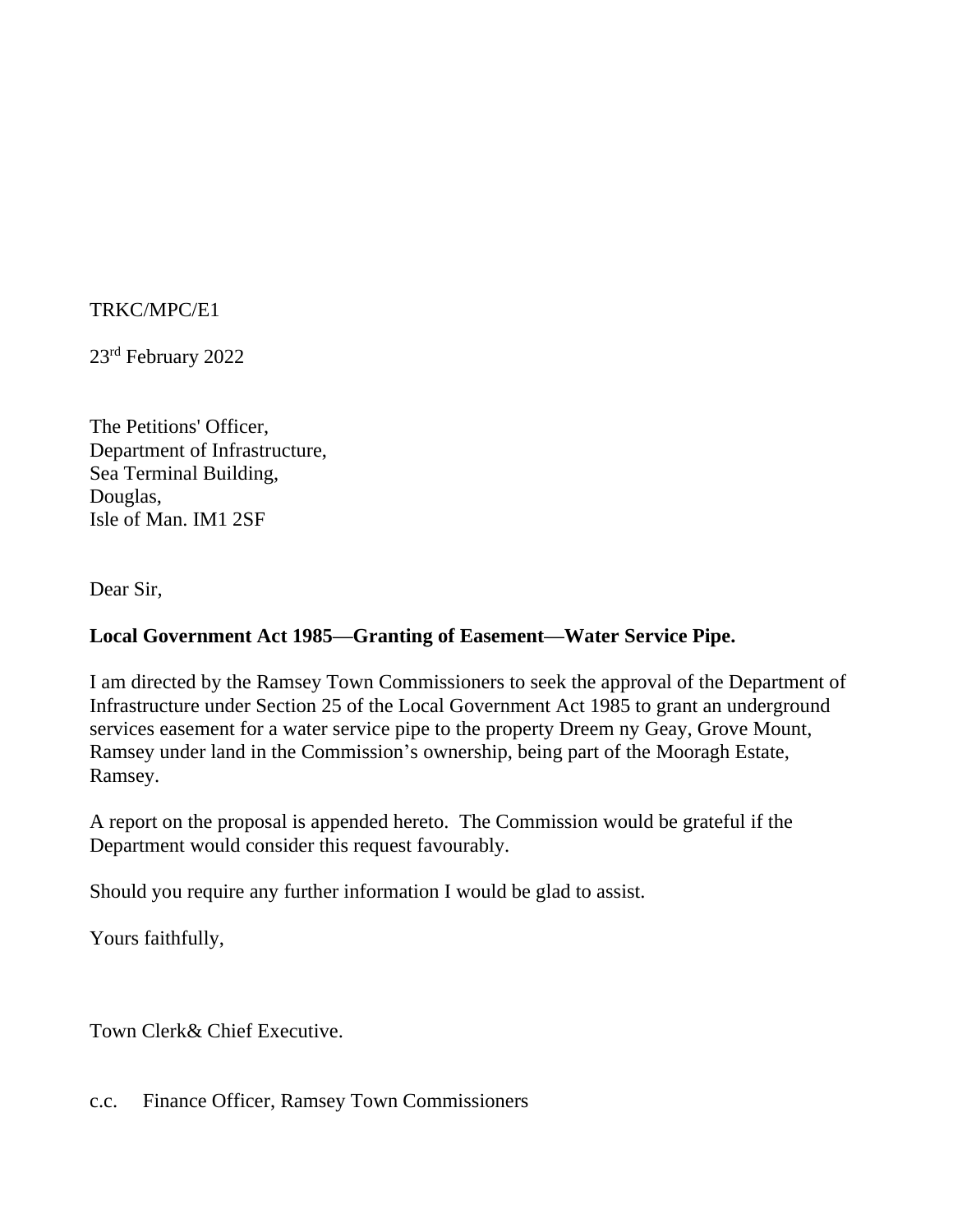**Ramsey Town Commissioners Petition Report Easement for Water Service Pipe Dreem ny Geay, Grove Mount, Ramsey.**

## **Introduction**

The Ramsey Town Commissioners request the approval of the Department of Infrastructure under Section 25 of the Local Government Act 1985 to grant an underground services easement for a water service pipe to the property Dreem ny Geay, Grove Mount, Ramsey under land in the Commission's ownership, being part of the Mooragh Estate, Ramsey.

## **Detail**

The owner of the property Dreem ny Geay, Grove Mount, Ramsey has sought the Commissions agreement, by way of a wayleave, to install a water service pipe under land in the Commissioners ownership being part of the Mooragh estate.

The property has recently been redeveloped, the original service to the property was taken from a mains supply in Grove Mount however the Manx Utilities Authority has advised that due to the inclusion of a water fire sprinkler system the original supply has inadequate capacity and that the supply must now be taken from a mains service pipe located across land in the Commission's ownership. The location of the easement is shown on the following plan: -

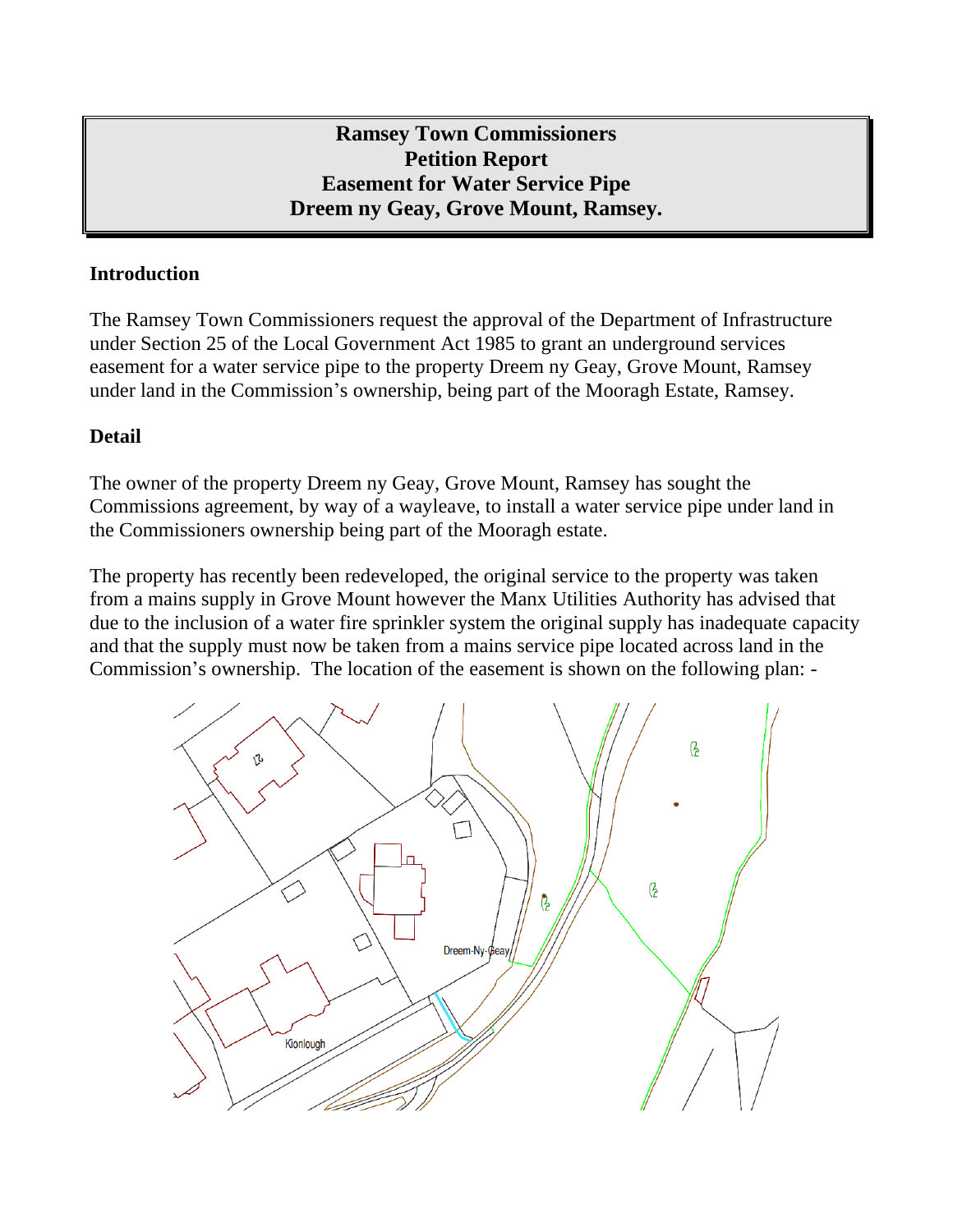# **Ramsey Town Commissioners Petition Report continued Easement for water service pipe, Dreem ny Geay, Grove Mount, Ramsey.**

### **Consideration**

The Commission has sought the advice of the IOM Government Valuer who advises that the easement value is the region of £25 (Twenty-Five Pounds) plus the cost of making good and all other costs incurred. The landowner has agreed to meet this cost plus the Commissioners reasonable legal costs.

### **Planning**

There is no planning requirement for the location of cables and underground services.

### **Land Ownership**

The land under which the easement is sought is in the ownership of the Ramsey Town Commissioners.

## **Advertising**

The petition has been advertised on the Commission's public notice board and website advising than any person who may wish to submit a view on the proposal should do so to the Petitions' Officer, Department of Infrastructure, Sea Terminal Building, Douglas, Isle of Man. IM1 2SF, no later than 12 noon on Friday 11<sup>th</sup> March 2022.

#### **Summary**

The Ramsey Town Commission requests the approval of the Department of Infrastructure under Section 25 of the Local Government Act 1985 to grant an underground services easement for a water service pipe from the property Dreem ny Geay, Grove Mount, Ramsey under land in the Commission's ownership, being part of the Mooragh Estate, Ramsey.

> T.R.K. Cowin BEng.,CEng.,FIMechE Town Clerk Chief Executive

23<sup>rd</sup> February 2022